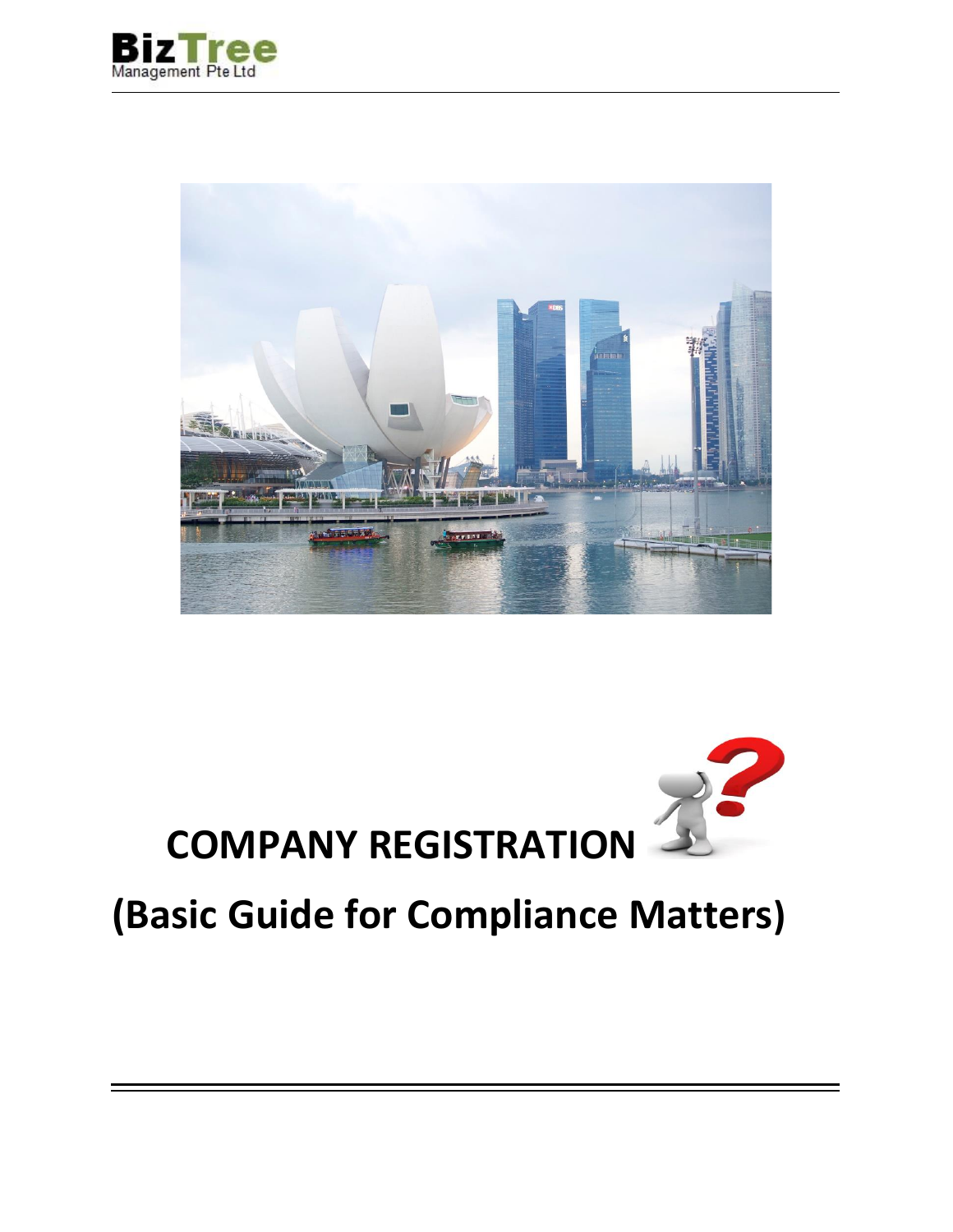#### **CORPPASS REGISTRATION**

- Every Singapore registered Company required to have Corppass to effect ALL reporting transaction with authorities.
- Related Article: [Registration of Corppass](http://www.biztreemgmt.com/wordpress/registration-of-corppass/)

## **COMPLIANCE ISSUE**

- **■** Upon successfully incorporated of the company,  $1<sup>st</sup>$  decision you need to decide is **FINANCIAL YEAR END (FYE).**
- Financial Year end is the key to determine the Compliance due date
- Related Article : [How to fixed Financial Year End](http://www.biztreemgmt.com/wordpress/how-to-fixed-accounting-year-end/)

#### **STANDARD REPORTING WITH IRAS**

| <b>INCOME TAX GLOSSARY</b> | <b>MEANING</b>                      |
|----------------------------|-------------------------------------|
| Year of Assessment (YA)    | Year where income tax is calculated |

- Reporting with IRAS is based on the YA: Year where income tax is calculated.
- And the assessment is for the income generated in the preceding year : from 1 January till 31 December .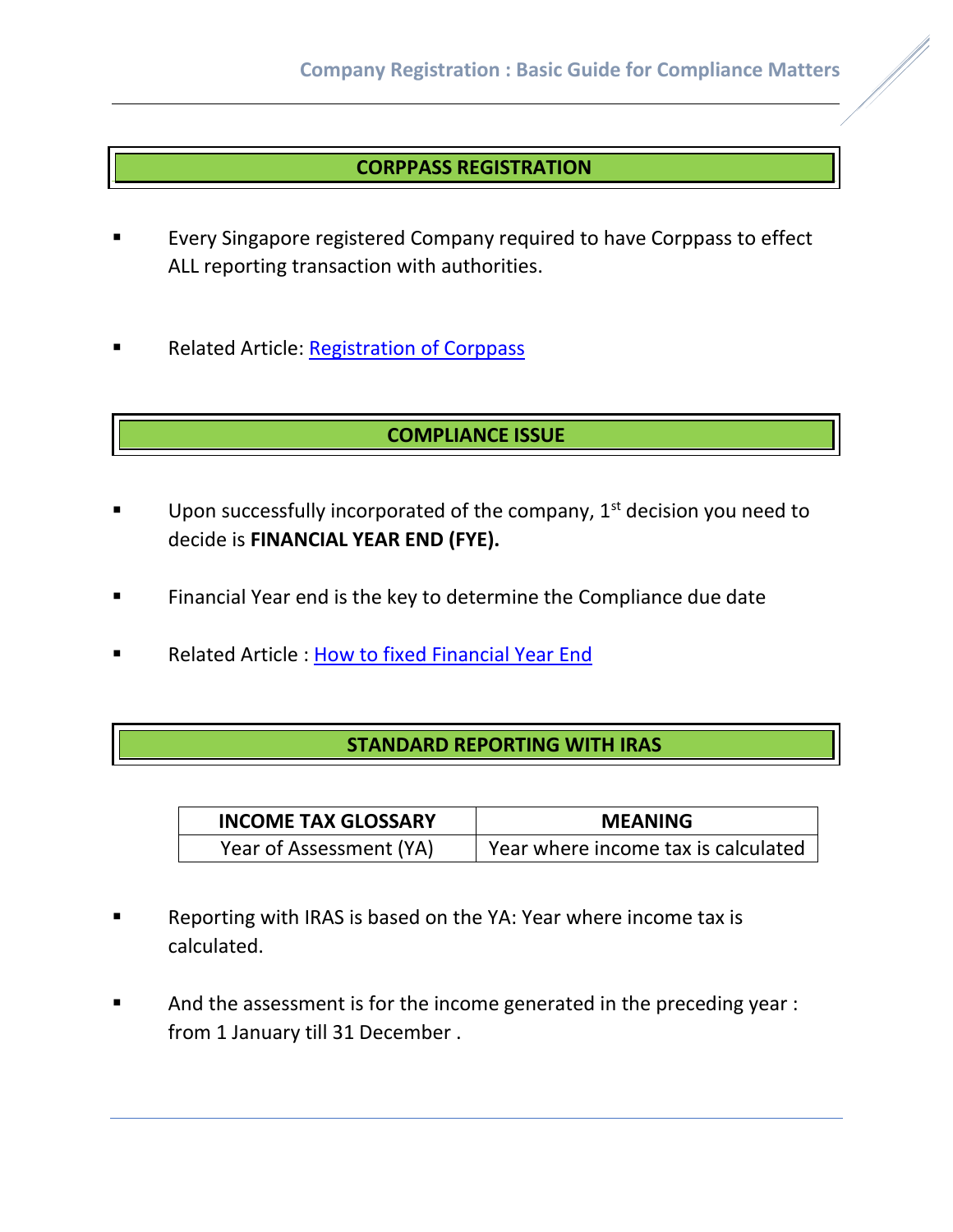Example :

(YA 2020 refer to income earned from January 2019 till december 2019)

The following is the 2 basic filing require ALL Pte Ltd company to comply.

# **ECI FILING**

**ECI** is refer to Estimate Chargeable Income for the Company . And you are required to delare with IRAS **within 3 months from the financial year end**

**FORM CS / C FILING**

- Every November, all Pte ltd company is required to Idoge in their Form C /Form CS to declare Company profit for the preceding year.
- And based on the declration, IRAS will issue Notice of Tax Assessment.

## **STANDARD REPORTING WITH ACRA**

Every Pte Ltd is required to submit Annual Return (AR) to ACRA after AGM. Related Article: [What you need to Declare in Annual Return](http://www.biztreemgmt.com/wordpress/what-you-need-to-declare-in-annual-return-with-acra/)

| <b>ACRA GLOSSARY</b>          | <b>MEANING</b>                                                                      |
|-------------------------------|-------------------------------------------------------------------------------------|
| Annual Return                 | Is a filing format with Bizfile                                                     |
| <b>Annual General Meeting</b> | Is annual meeting conducting once a year to<br>approve the company financial report |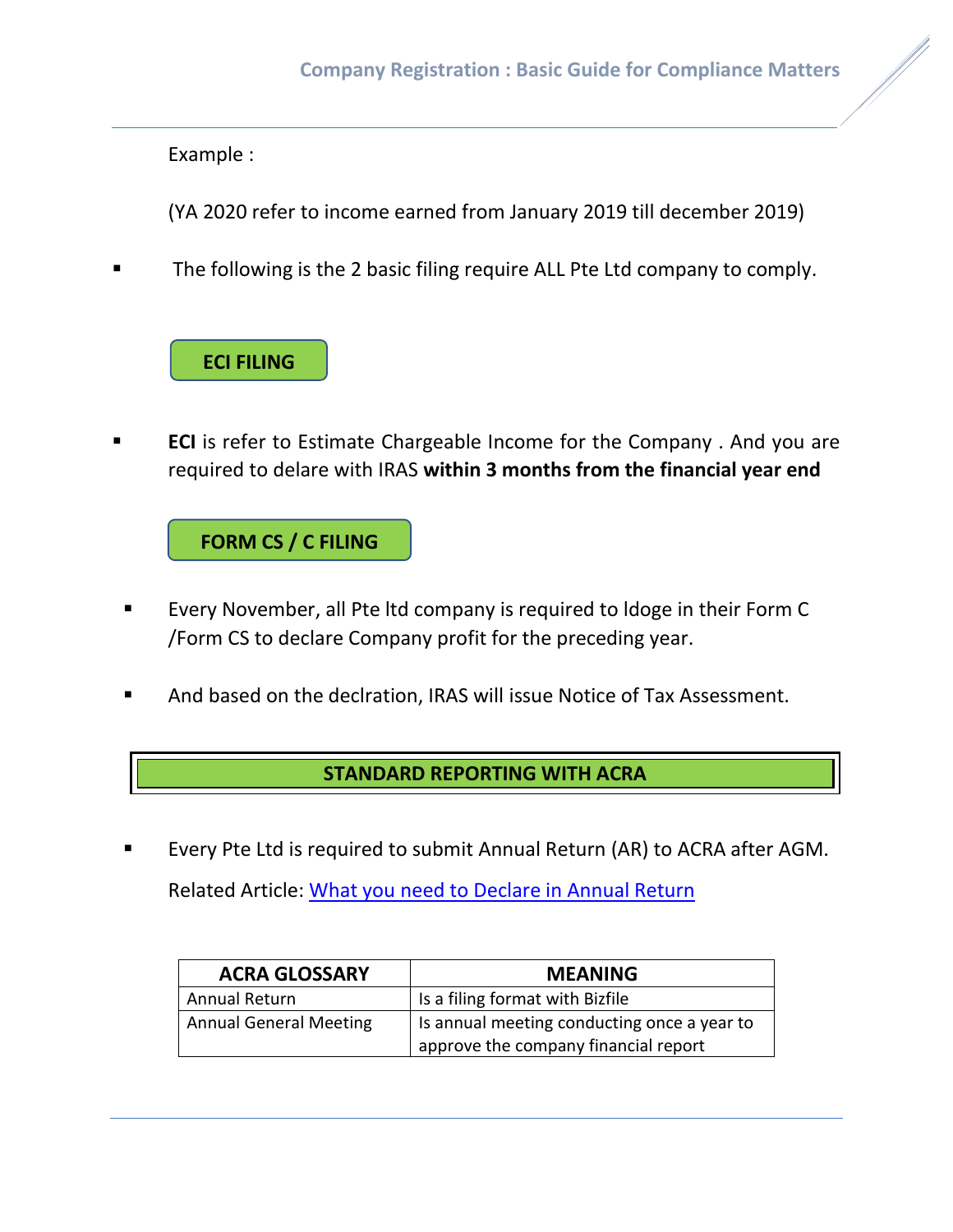## **LIST OF DUE DATE**

| Event                          | Due date                        |
|--------------------------------|---------------------------------|
| To hold Annual General Meeting | Within 6 months from FYE        |
| To file Annual Return          | Within 7 months form the FYE    |
| To file ECI                    | Within 3 months from the FYE    |
| To file Form C S               | Every November in the preceding |
|                                | vear                            |

# **AUDITED / COMPLIANCE REPORT**

- To reduce company operation cost, company is given option to prepare report in Compliance OR Audited.
- **■** If Company is getting bank loan or business is involved with business license, Audited report is required with the Qualified Auditor signature.

 **THE END**